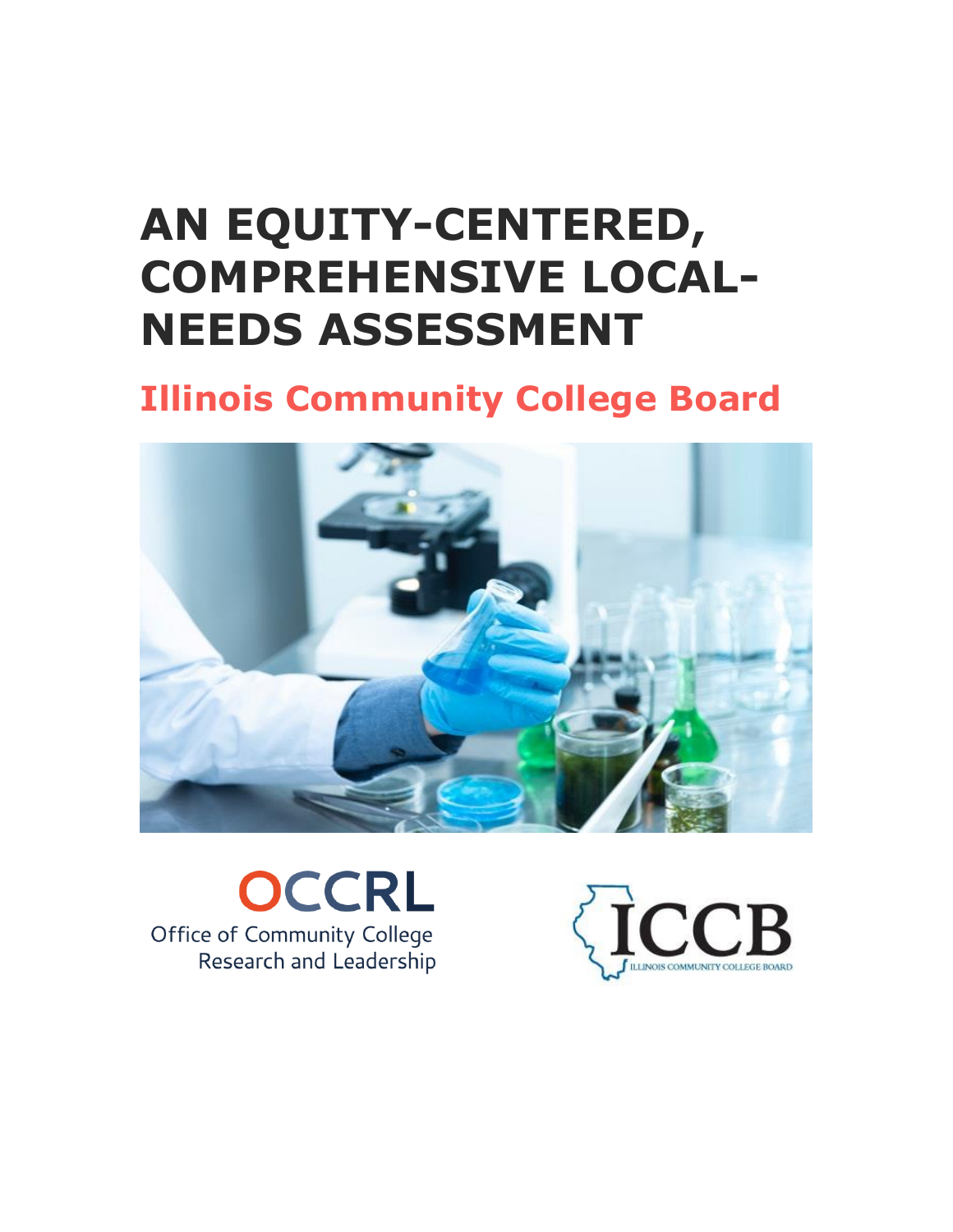# **T ILLINOIS**

The Office of Community College Research and Leadership (OCCRL) was established in 1989 at the University of Illinois at Urbana-Champaign. Our primary mission is to use research and evaluation methods to improve policies and programs to enhance community college education and transition to college for diverse learners in Illinois and the United States. Projects of this office are supported by the Illinois Community College Board (ICCB), along with other state, federal, and private and not-for-profit organizations. Our publications do not necessarily represent the positions or policies of our sponsors or the University of Illinois. Comments or inquiries about our publications are welcome and should be directed to occrl@illinois.edu. This document can be found on the web at http://occrl.illinois.edu. This publication was prepared pursuant to a grant from the Illinois Community College Board (ICCB Grant Number D60008).

#### **Acknowledgements**

We would like to extend our gratitude to the community college leaders who provided feedback in the development of this comprehensive local-needs assessment. Your input matters.

#### **Suggested Citation**

Welton, A. D., Rockey, M., & James-Gallaway, C. (2019). An equity-centered, comprehensive local needs assessment. Champaign, IL: Office of Community College Research and Leadership, University of Illinois at Urbana-Champaign.

©2019 University of Illinois Board of Trustees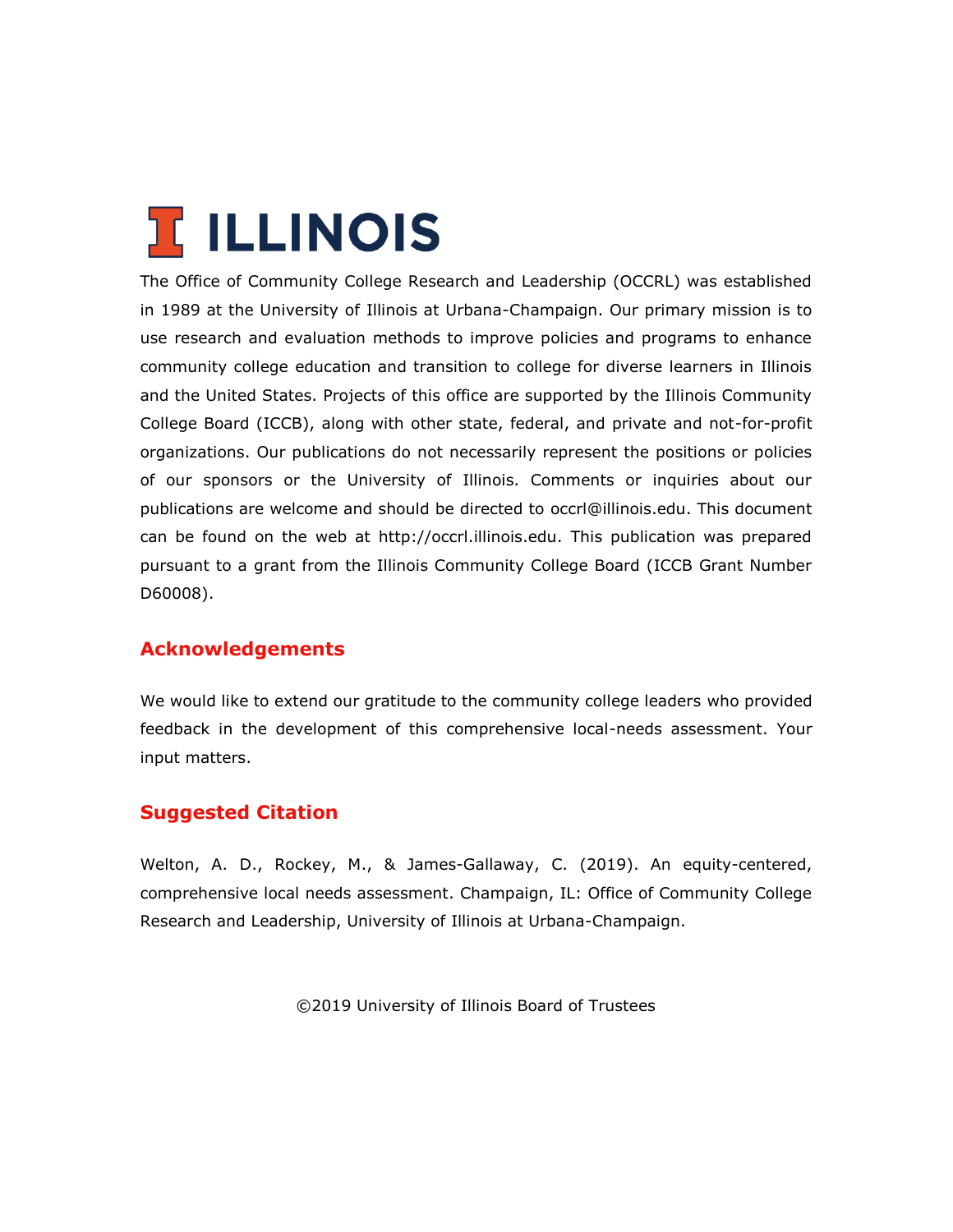## **OVERVIEW**

The Perkins V comprehensive local-needs assessment (CLNA) moves beyond checklist types of assessment processes and instead aims to facilitate a data-informed, continuous improvement process for community colleges to biannually assess the extent to which their career and technical education (CTE) programs and programs of study are aligned with local workforce and economic needs in six key areas: 1) student performance data; 2) size, scope, and quality as defined by the state plan; 3) labor market alignment, 4) progress towards implementing CTE programs of study; 5) recruitment, retention, and training of faculty and staff; and 6) progress toward improving access and equity (ACTE, 2019). The CLNA process is meant to be completed alongside a diverse body of external stakeholders (listed in Section 4 of the CLNA). Using an equity lens, the CLNA requires disaggregation of data to highlight, analyze, and work toward closing equity gaps for underserved populations. The CLNA process also crosswalks Perkins V and the Workforce Innovation and Opportunity Act (WIOA) requirements for standards and examination of equity and access for specific student subpopulations (Perkins V). Community colleges are required under Perkins V to engage a diverse body of stakeholders in the CLNA process. Following completion of the CLNA, the summation of findings from the CLNA process are to inform community colleges' development of their Perkins V local application for funding.

## **ADOPTING AN EQUITY LENS**

For community colleges to be successful in serving historically underrepresented and marginalized student populations, they must have intentional longstanding practices and processes based in equity (Boggs & McPhail, 2016). When equity is foundational to a community college's values, it does the inquiry work necessary to uncover who they are disserving in terms of educational opportunities and then identifying root causes as to why. To achieve equity, a community college must be reflective, introspective, and willing to acknowledge how its norms, structures, and practices may create barriers for historically underrepresented and marginalized student populations. Once problems are identified, community college leaders must take system-oriented action to dismantle these barriers to student access and opportunity while providing varying educational resources and opportunities to rectify any inequities.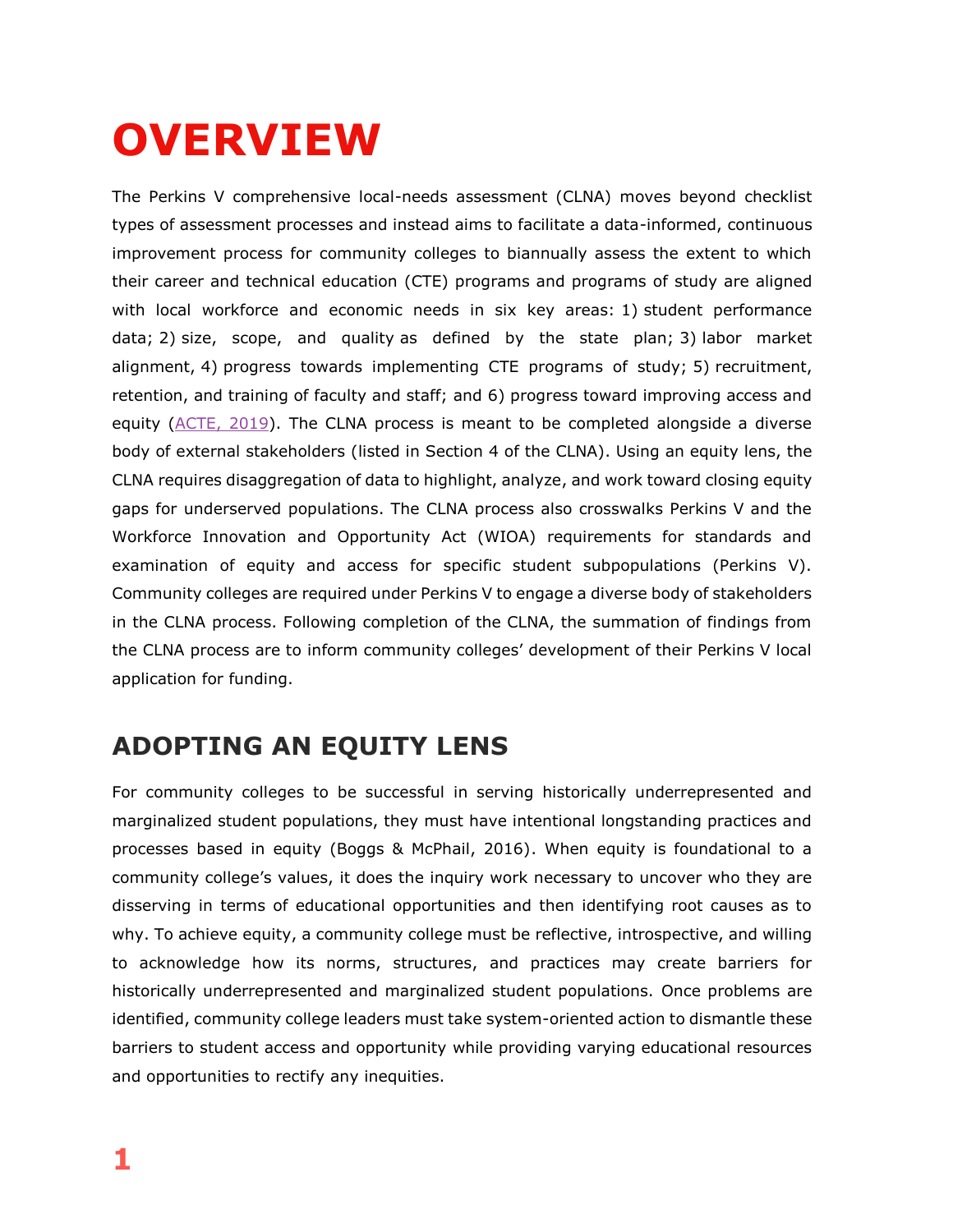Applying an equity lens does not mean treating all students or individuals in CTE programs the same way. Adopting an equity lens means that institutions should reassess and take ownership for how their practices may not be working for certain student subpopulations, and how institutional practices need to change as a result  $(CUE, n.d.)$ . Thus, achieving equity for students should be the ultimate goal of your CTE program design and implementation. The CLNA process offers you and your stakeholders an opportunity to examine the success of your CTE programs through an equity lens.

## **Uncovering Equity Gaps**

You will also use an equity lens in the CLNA process to uncover any equity gaps that exist among various student groups by examining data disaggregated by subpopulations. To understand how to use data to uncover equity gaps, we suggest taking a look at a brief that highlights one Illinois community college as an exemplar. When disaggregating student data for its dental assistant CTE program, this particular community college realized that graduates of this program were overwhelmingly young White women who were not representative of the district's predominately African-American and Black demographics (Gallaway, 2018). The college realized the root of the problem stemmed from inequities that within-district students faced in the application process, thus resulting in more out-of-district students accessing the dental assistant program. To redress this inequity, the college set a goal of redesigning its application and admissions processes to open up access and opportunities to its within-district candidates who are mostly students of color.

The inequity uncovered in the example above shows not just an equity gap, but more specifically, a racial equity gap. All community colleges bear some responsibility for racial inequities and should be accountable to redress them when necessary, as it is an injustice that affects our entire state. For example, Illinois has the highest unemployment rate for Black workers nationwide, and this inequity is largely attributed to other injustices such as inequities in educational access and opportunities, as well as racial discrimination in the workforce (McKinney, 2018; Reinhold, n.d.). Unfortunately, the list of subpopulations emphasized in Perkins V does not include students from racially minoritized groups. However, given the sociopolitical context and evident racial inequities in education and the workforce that exist in the state of Illinois, race *does* matter, and so the CLNA must emphasize not just equity but also racial equity. Museus, Ledesma, and Parker (2015)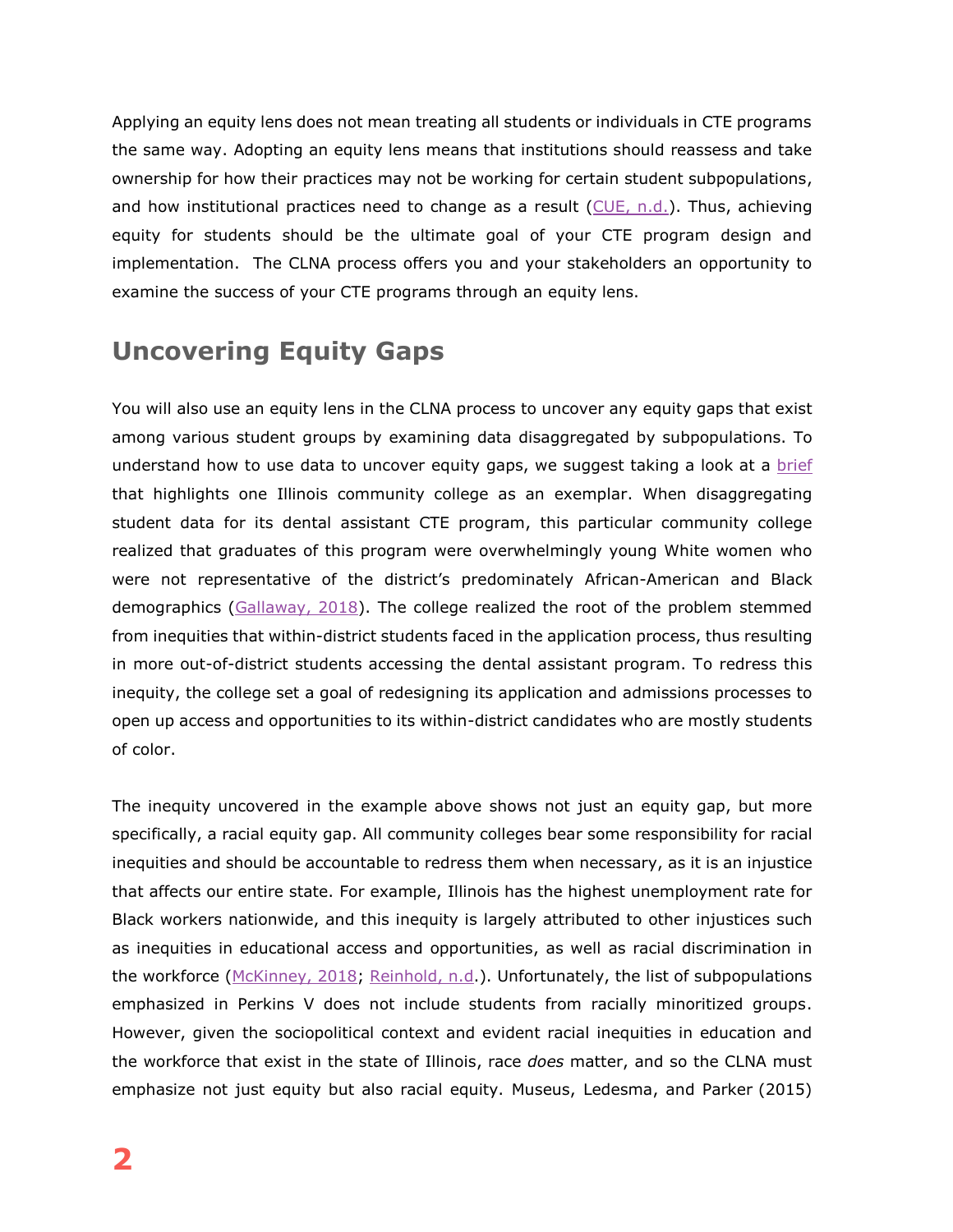define racial equity as a systemic assessment of how racially equitable systems that uplift and increase access and opportunity for historically minoritized people of color are equally ingrained into the academic and social practices, polices, and structures of an institution.

## **The CLNA Process**

The sections below have guiding questions that require the analysis of data, not just the reporting of data. Therefore, it is imperative to have disaggregated institutional data available in order to complete a quality assessment. Links to resources such as data and/or reports that may be helpful are included in each section. In contrast to program review, which focuses on a specific program of study during a five-year period, the CLNA suggests the assessment of overall CTE programs biannually to support the advancement of equitable outcomes that meet the needs of your district. At the conclusion of the CLNA, you will provide a summary that flows directly into your Perkins local application.

### **1. PROGRESS TOWARD EQUITY AND ACCESS**

This section asks you to critically examine your overall CTE programs with an equity lens to assess whether and how equity is **systemically and systematically embedded** in all aspects of your CTE programs' structures, resources, materials, curricula, pedagogy, and practices. By assessing your CTE programs through an equity lens, you are considering questions such as who is trying to access our programs but can't and why? What subpopulations' ideas and perspectives are being considered and whose are left out in program design and execution? What conditions have we created to ensure there is equitable access and success, and what conditions may be hindering access and success for certain subpopulations? What are students' experiences in the program, and are certain students experiencing inequitable treatment and access in your programs? How can we eliminate policies, structures, and practices that have a disparate impact on students based on their race/ethnicity, gender, disability, socioeconomic level, and whether they are an English language learner? (see Stewart, 2018).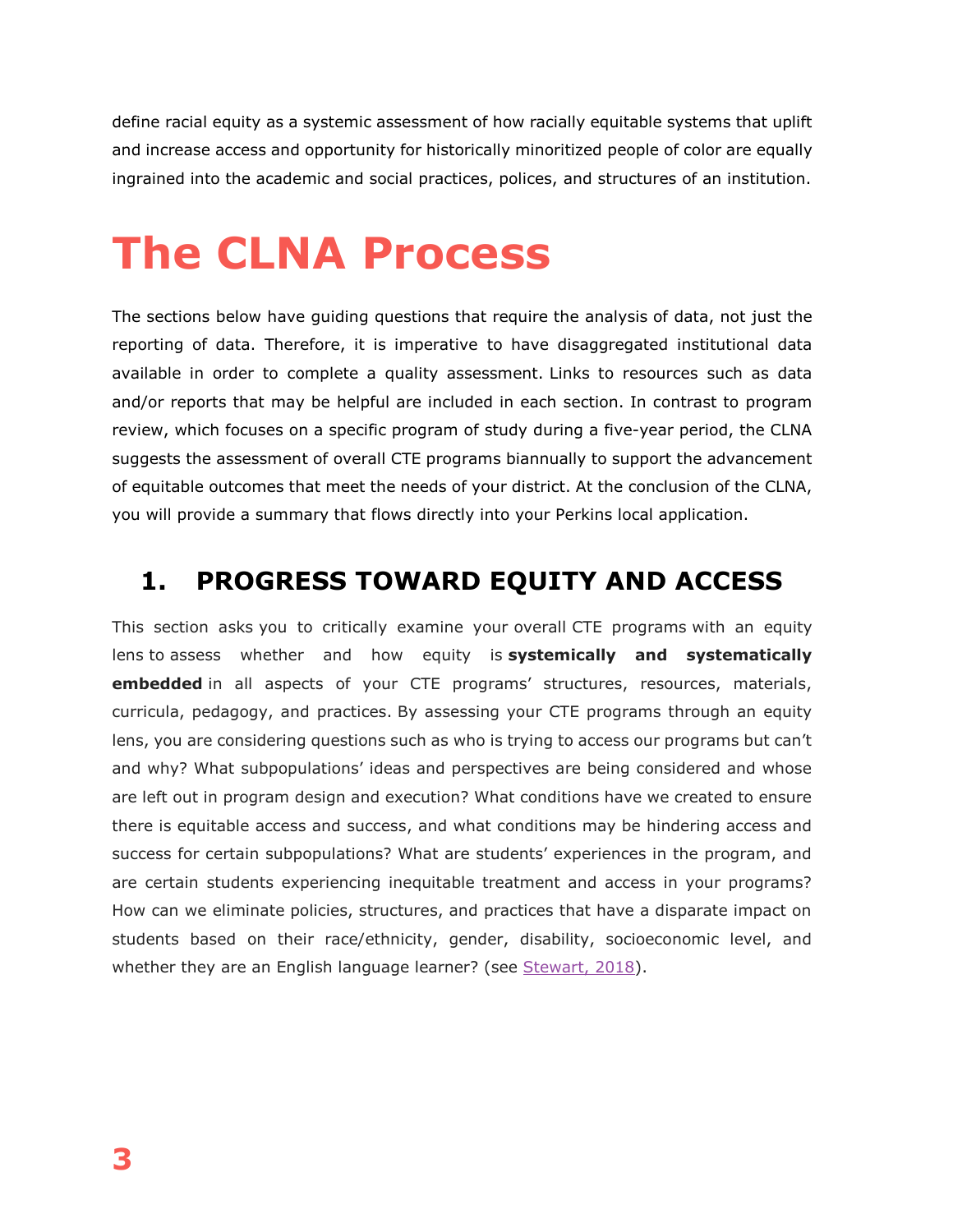**To what extent are your programs representative of your district's demographics and the shifts in diversity of your district (by race, gender, age, socioeconomics, English language learners, or disability)?**

Please enter text here

**Which populations are underrepresented in your CTE programs?**

Please enter text here

**What efforts have you made to recruit underrepresented student populations into CTE programs?**

**What efforts have you made to help the following students transition into CTE?**

- **Racially minoritized students**
- **English language learners**
- **Students with disabilities**
- **Adult education**
- **Students who have been placed in development education**
- **Any subpopulations according to Perkins V that are underrepresented**

**To what extent are program materials (curricula, informational materials, and events) representative of your district's demographics and the shifts in diversity of your district such as race/ethnicity, gender, age, socioeconomics, English language learners, or disability?**

 **Are there certain underrepresented populations that are not represented in your materials based on race and language? Provide some solutions addressing these inequities.**

#### **Suggested Resources**

Equity and Career and Technical Education brief *Stewart, (D.L. (2017, March 30). Language of appeasement. Inside Higher Ed.*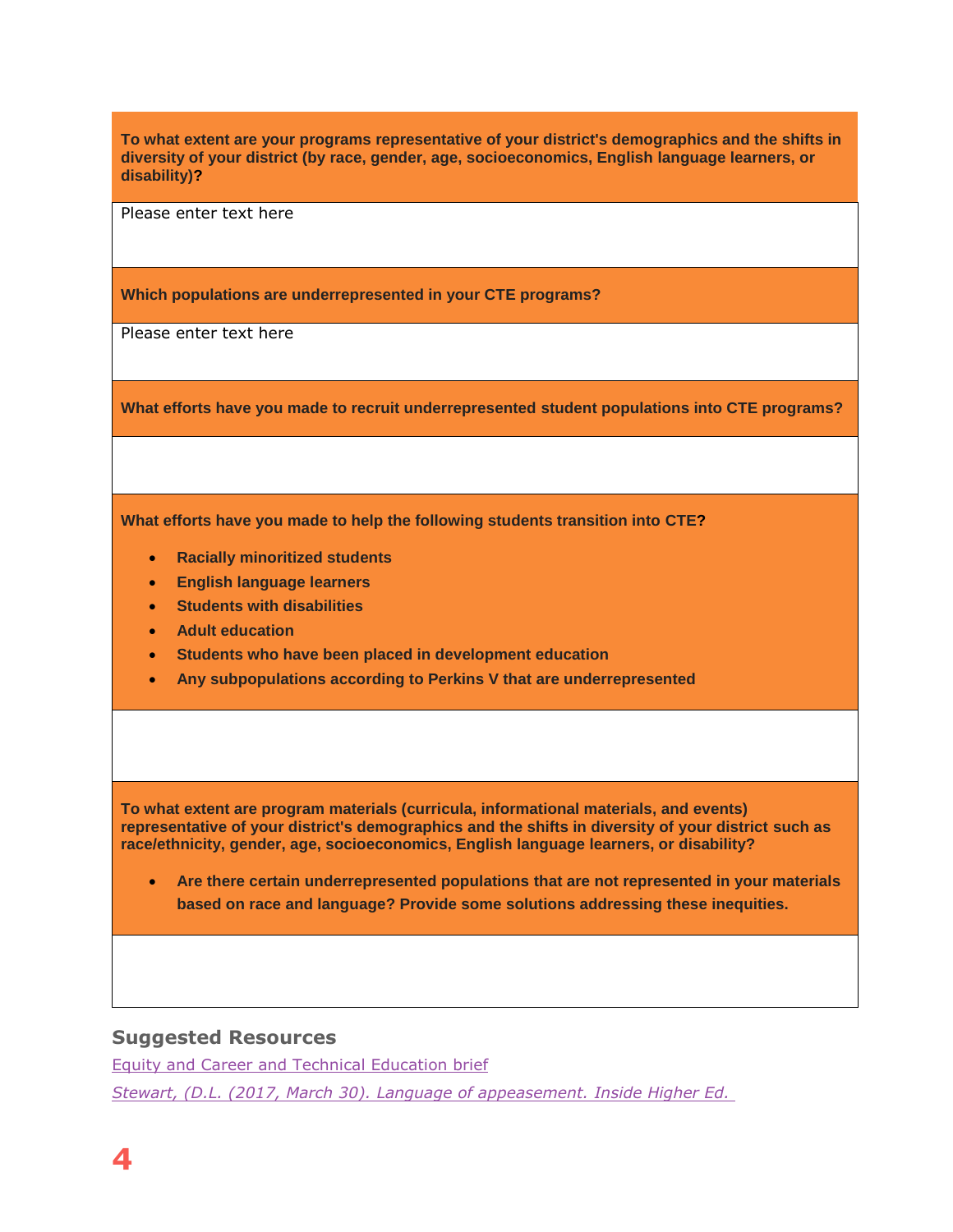## **2. STUDENT PERFORMANCE**

The guiding questions in this section will help you evaluate your students' performance on federal, state, and local measures and identify any equity gaps based on this data. Please examine both aggregate and disaggregated data for subpopulations defined by both Perkins V and the Workforce Innovation and Opportunity Act (WIOA). The disaggregated data allows you and participating stakeholders to identify gaps among subpopulations. We also included guiding questions that encourage you to dig deeper and uncover any racial equity gaps in the data, as research has shown that racial inequities often get overlooked or unaddressed in continuous improvement processes (Smith, 2018).

**What equity gaps were identified for students in CTE programs for high-demand sectors?**

 **More specifically, what racial equity gaps were identified for students in CTE programs for high-demand sectors?**

**What equity gaps were identified for students in CTE programs for high-wage sectors?**

 **More specifically, what racial equity gaps were identified for students in CTE programs for high-wage sectors?**

**Based on the equity gaps you identified, what CTE programs should you prioritize to develop structures, supports, and practices that improve student performance and outcomes?**

**What are some of the root causes for the equity and racial equity gaps you identified in your CTE programs? [Please identify how institutional structures, systems, resources, and practices are the root cause and refrain from focusing on perceived student deficits as the cause.]**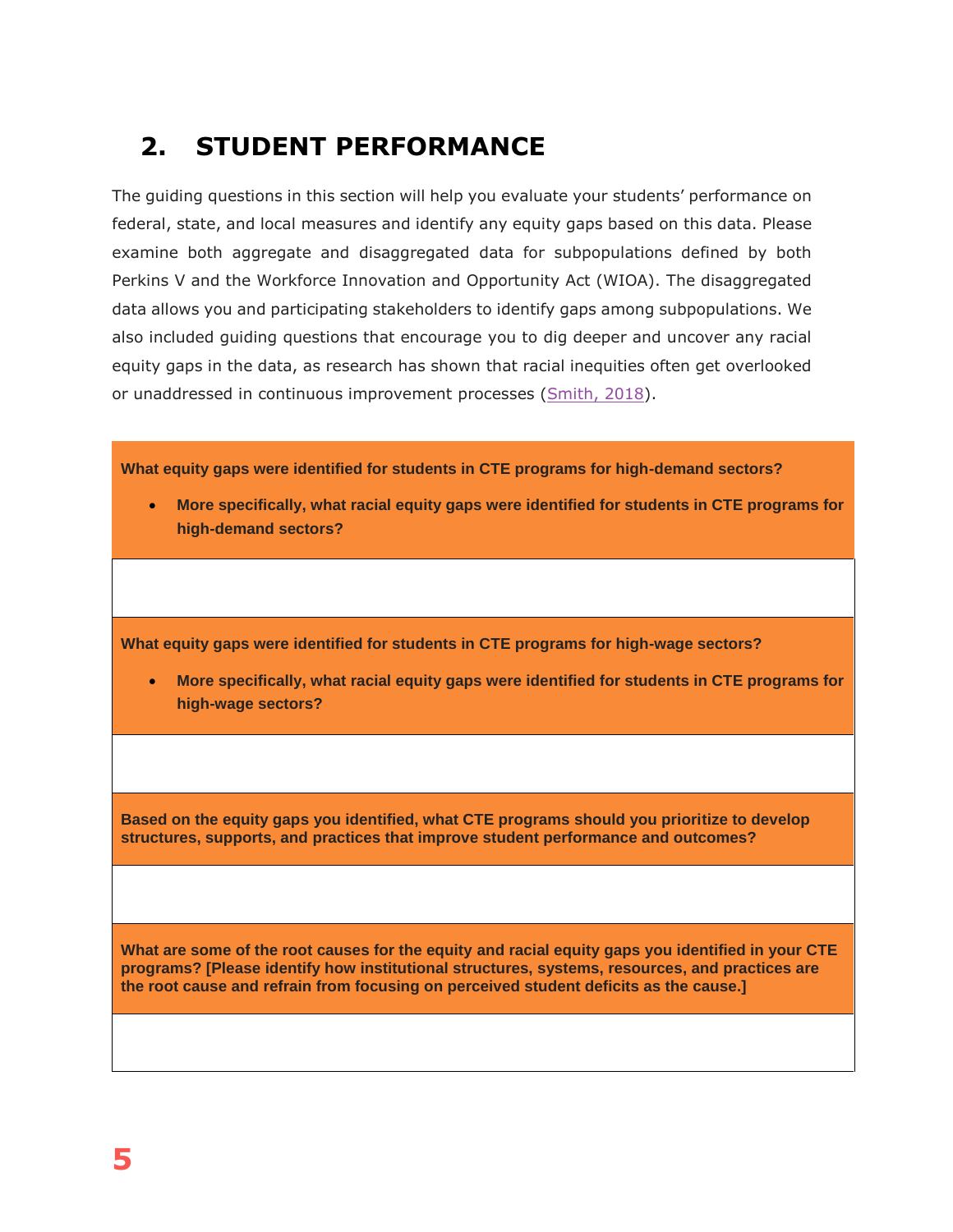| How are your CTE students performing in certain gateway courses to high-wage and high-<br>demand sectors compared to non-CTE students?                                                                                                                                                                                                                                                                                                                                                                                                   |  |  |  |  |
|------------------------------------------------------------------------------------------------------------------------------------------------------------------------------------------------------------------------------------------------------------------------------------------------------------------------------------------------------------------------------------------------------------------------------------------------------------------------------------------------------------------------------------------|--|--|--|--|
| Are there differences in performance in gateway courses based on subpopulations? If so,<br>$\bullet$<br>what are the key differences and what may be the root cause of these differences<br>(curricular content, pedagogical practices, support services, etc.)?<br>Are there differences in performance in gateway courses based on race and ethnicity? If<br>$\bullet$<br>so, what are the key differences and what may be the root cause of these differences<br>(curricular content, pedagogical practices, support services, etc.)? |  |  |  |  |
|                                                                                                                                                                                                                                                                                                                                                                                                                                                                                                                                          |  |  |  |  |
| Overall, are there any Perkins student-performance measures that you are not meeting? Identify<br>key root causes and strategies to improve performance.                                                                                                                                                                                                                                                                                                                                                                                 |  |  |  |  |
|                                                                                                                                                                                                                                                                                                                                                                                                                                                                                                                                          |  |  |  |  |
| In what ways are you examining student growth and improvement in both learning and<br>performance (Consider formal classroom as well as clinical or practicum settings)?                                                                                                                                                                                                                                                                                                                                                                 |  |  |  |  |
|                                                                                                                                                                                                                                                                                                                                                                                                                                                                                                                                          |  |  |  |  |

#### **Suggested Resources**

Identify Equity Gaps

Facing Equity: Understanding P-20 Equity Conscious Leadership for College and Career **Pathways** 

Perkins V at a Glance: Equity Gap Analysis- Local

## **3. RECRUITMENT, RETENTION, AND TRAINING OF CTE EDUCATORS**

The questions below should assist you in evaluating current and future recruitment, retention, and professional development needs with both an equity and culturally responsive lens. In terms of equity, consider how you are recruiting faculty members from underrepresented groups and if they are reflective of the diversity of your student population and your regional and local context. You should also assess in this section the extent to which your faculty is prepared to offer curriculum and teach in a way that is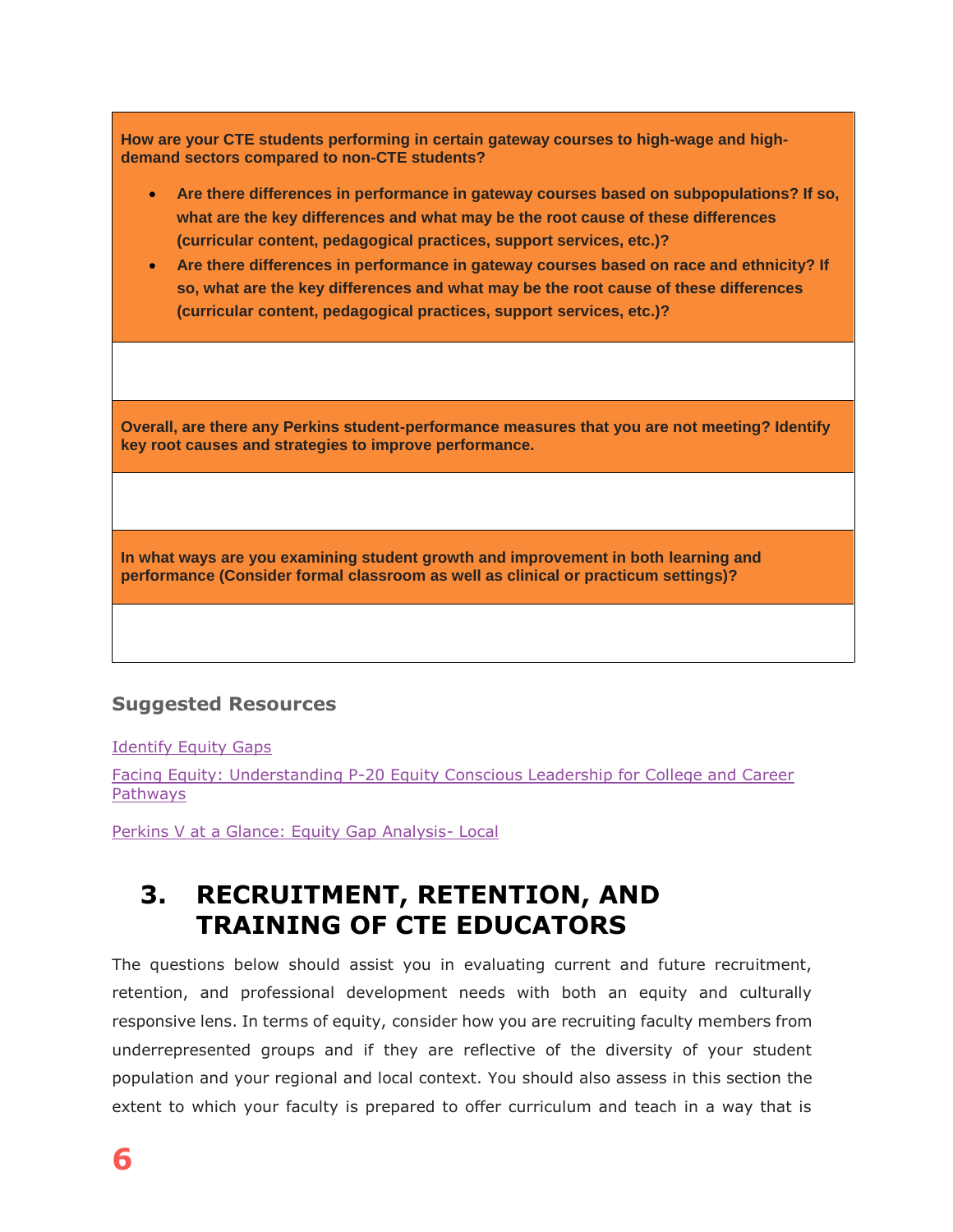culturally responsive by engaging and speaking to the experiences of your diverse student populations (Owens, 2018).

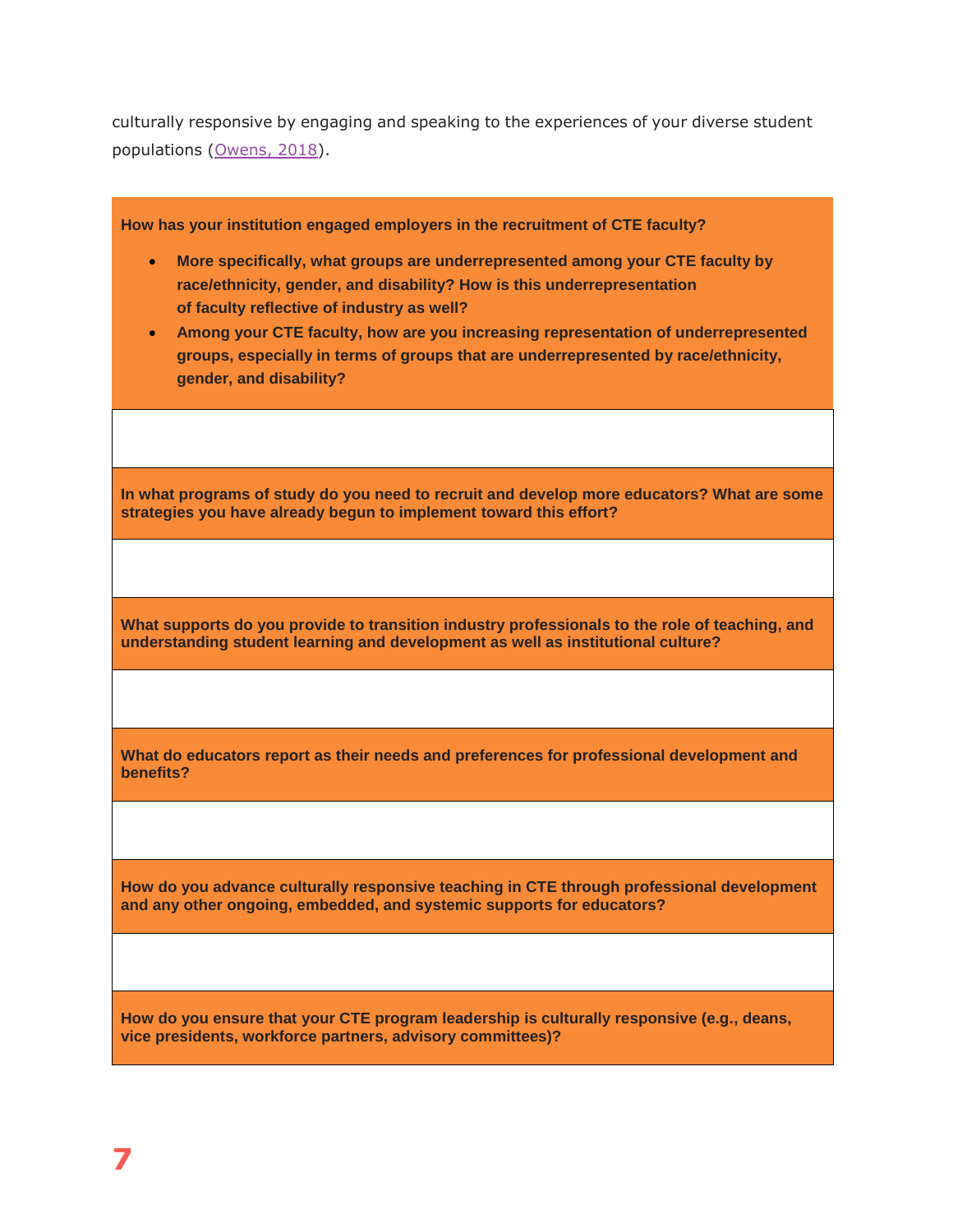**How are you ensuring your CTE educators are meeting credentialing requirements to teach?**

#### **Suggested Resources**

Culturally responsiveness in community college CTE programs brief Culturally sustaining leadership practices podcast

## **4. STAKEHOLDER PARTICIPATION AND VOICE**

Please provide a list of stakeholders who participated in the CLNA process, their title, organization, and how they were involved. As a reminder, according to Perkins V, an eligible recipient shall involve a diverse body of stakeholders, including, at a minimum 1) representatives of career and technical education programs in a local educational agency or educational service agency, including teachers, career guidance and academic counselors, principals, and other school leaders, administrators, and specialized instructional support personnel and paraprofessionals; 2) representatives of career and technical education programs at postsecondary educational institutions, including faculty and administrators; 3) representatives of the state board or local workforce development boards and a range of local or regional businesses or industries; 4) parents and students; 5) representatives of special populations; 6) representatives of regional or local agencies serving out-of-school youth, homeless children and youth, and at-risk youth (as defined in section 1432 of the Elementary and Secondary Education Act of 1965); 7) representatives of Indian tribes and tribal organizations in the state, where applicable; and 8) any other stakeholders that the eligible agency may require the eligible recipient to consult.

|          | <b>Name</b> | Title/Organization | Role in the CLNA process |
|----------|-------------|--------------------|--------------------------|
| . .      |             |                    |                          |
| <u>.</u> |             |                    |                          |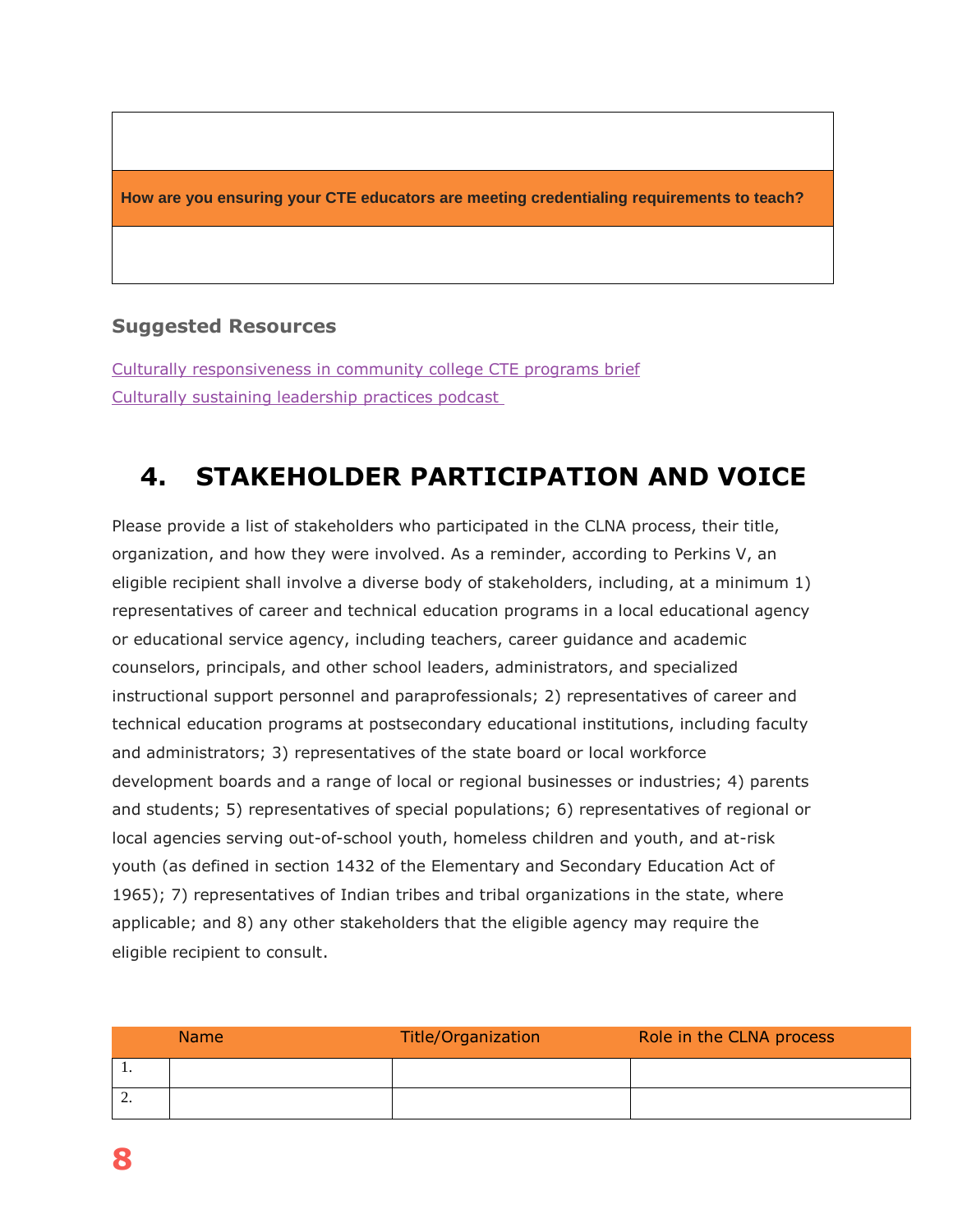| 3.  |  |  |
|-----|--|--|
| 4.  |  |  |
| 5.  |  |  |
| 6.  |  |  |
| 7.  |  |  |
| 8.  |  |  |
| 9.  |  |  |
| 10. |  |  |

#### **Suggested Resources**

Pathways to Results Engagement & Commitment

### **5. LABOR MARKET ALIGNMENT**

Use the guiding questions in this section to consider how your programs align with state, regional, and/or local labor-market needs and demands. Consult with stakeholders assisting you with this CLNA for current and projected labor-market needs and trends. Stakeholders from local workforce development boards, chambers of commerce, unions, and any industry associations will be especially important to include in the assessment of how your CTE programs align with the labor market. Also consider any information you have gathered such as surveys or exit interviews from alumni who have helped you understand how you have prepared them for the labor market and how they are faring there. Most of the guiding questions in this section will require you to examine labormarket alignment with an equity lens by considering any inequities certain subpopulations may experience in the labor market, why these inequities may exist, and how you can address them.

**What have been emerging and/or growing occupations in your region?**

- **From an equity perspective, what special populations are not represented in these emerging and/or growing occupations? What are some of the barriers for the groups you identified?**
- **From an equity perspective, what racial/ethnic groups are not represented in these emerging and/or growing occupations? What are some of the barriers for the groups you identified?**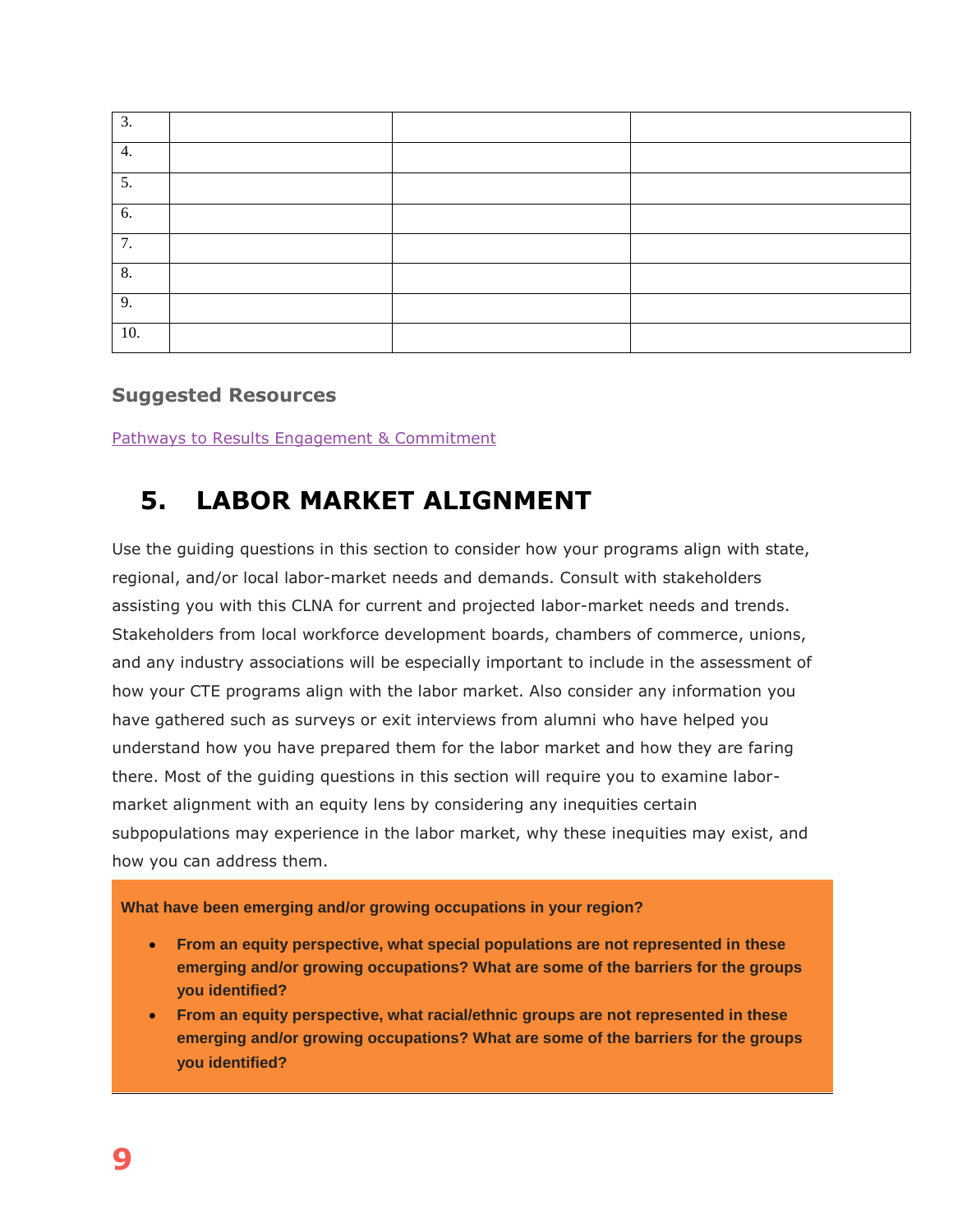**Has your region experienced economic shifts that impact industry growth? If so, explain how and what types of partnerships and stakeholder engagement has been developed to address these shifts.**

**Has your region experienced population shifts that impact industry growth? If so, explain how and what types of partnerships and stakeholder engagement you are developing to address these shifts.**

**Among your CTE graduates, identify subpopulations that are thriving in the labor market. What structures, conditions, and resources are supporting their success?**

**Among your CTE graduates, identify subpopulations that are experiencing inequities in the labor market. Explain what inequities in opportunities, institutional structures, and resources may be the root cause.**

 **Are there any racial inequities in the labor market? Explain what inequities in opportunities, institutional structures, and resources may be the root cause.**

**How are your partnering stakeholders and institutions helping English language learners gain skills for high-demand and high-wage jobs?**

 **What systems, structures, supports, and resources are needed to prepare for and advance opportunities for this population of students to secure employment in highdemand and high-wage jobs?**

**What are your partnering stakeholders and institutions doing to help students with disabilities gain skills for high-demand and high-wage jobs?**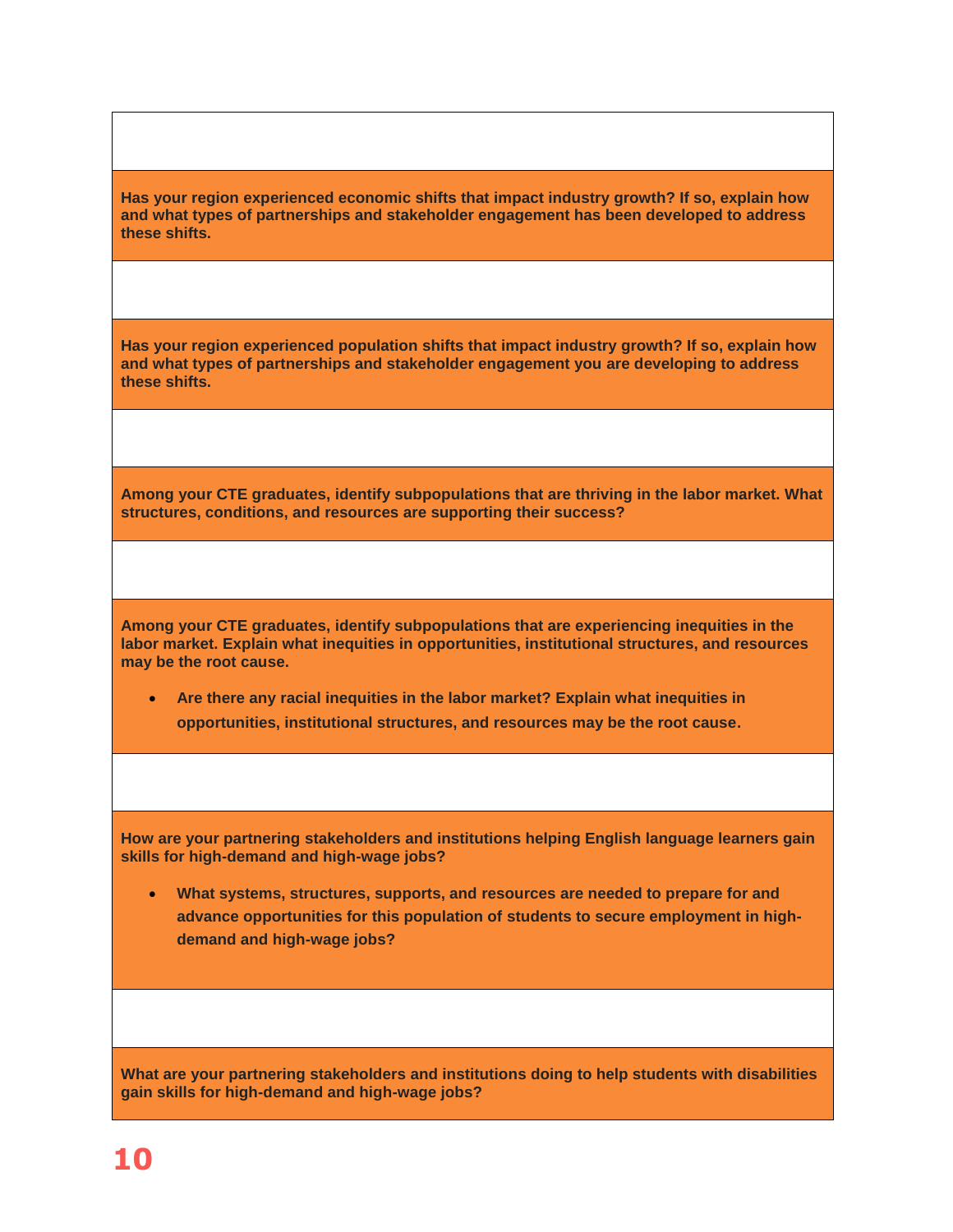**What systems, structures, supports, and resources are needed to prepare for and advance opportunities for this population of students to secure employment in highdemand and high-wage jobs?**

**Are there certain racial/ethnic groups that your institution is not equitably preparing for highdemand and high-wage jobs?**

 **Are there certain racial/ethnic groups that are not being equitably supported in securing employment in high-demand and high-wage jobs?**

**How is labor-market data used to support program improvement?**

 **In what ways are you using data to help identify inequitable employment outcomes, especially racial inequities?**

**After reviewing your local labor-market data, are you missing any potential CTE programs that may be needed in your area?**

**Also, does the local labor market data indicate that any CTE programs are no longer feasible for your area (i.e., oversaturated, loss of industry, etc.)?**

#### **Suggested Resources**

Illinois Department of Employment Security Illinois Career Pathways & Talent Pipeline Analysis Economic Modeling System, Inc (EMSI) Labor Market Analysis Regional and local workforce boards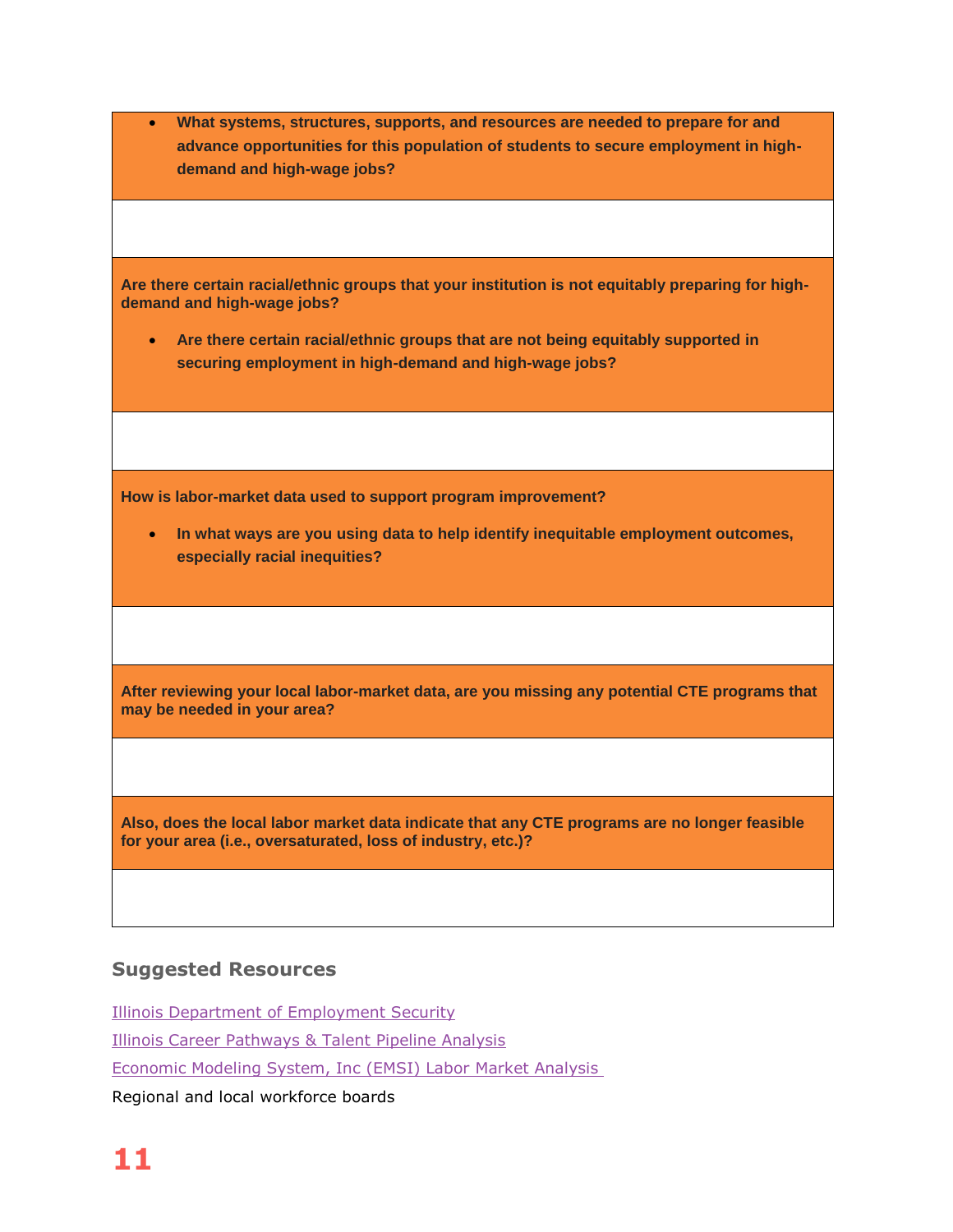Advisory boards

## **6. PROGRAM SIZE, SCOPE, AND QUALITY**

While you will refer to the state definitions of size, scope, and quality below, Perkins V requires you to assess whether the number of programs or programs of study and courses you offer meet the needs of your student population. Assessments of size could include examining class size in addition to the availability of program resources such as facilities and equipment. For scope, you can consider whether program curricular offerings are seamlessly aligned with the subsequent level of education. Finally, for quality purposes, you can assess the extent in which your programs give students the knowledge and skills critical to gaining employment and achieving success in their careers. To reiterate, please refer to the state's definition for size, scope, and quality below.

#### **SIZE**

Local recipients must implement and offer at least one state-approved CTE program of study in one of the nationally recognized 16 career clusters. 

- All Programs of Study are aligned to state, regional, or local in-demand sectors using labor-market information. Size of programs should be informed by labormarket needs.
- Follow local board policies on class sizes.

#### **SCOPE**

A program of study means a coordinated, non-duplicative sequence of academic and technical content at the secondary and postsecondary levels that

a. incorporates challenging state academic standards 

b. addresses both academic and technical knowledge and skills, including employability skills 

c. aligns with the needs of industries in the economy of the state, region, tribal community, or localities

- d. progresses in specificity
- e. contains multiple entry and exit points that incorporate credentialing
- f. culminates in the attainment of a recognized postsecondary credential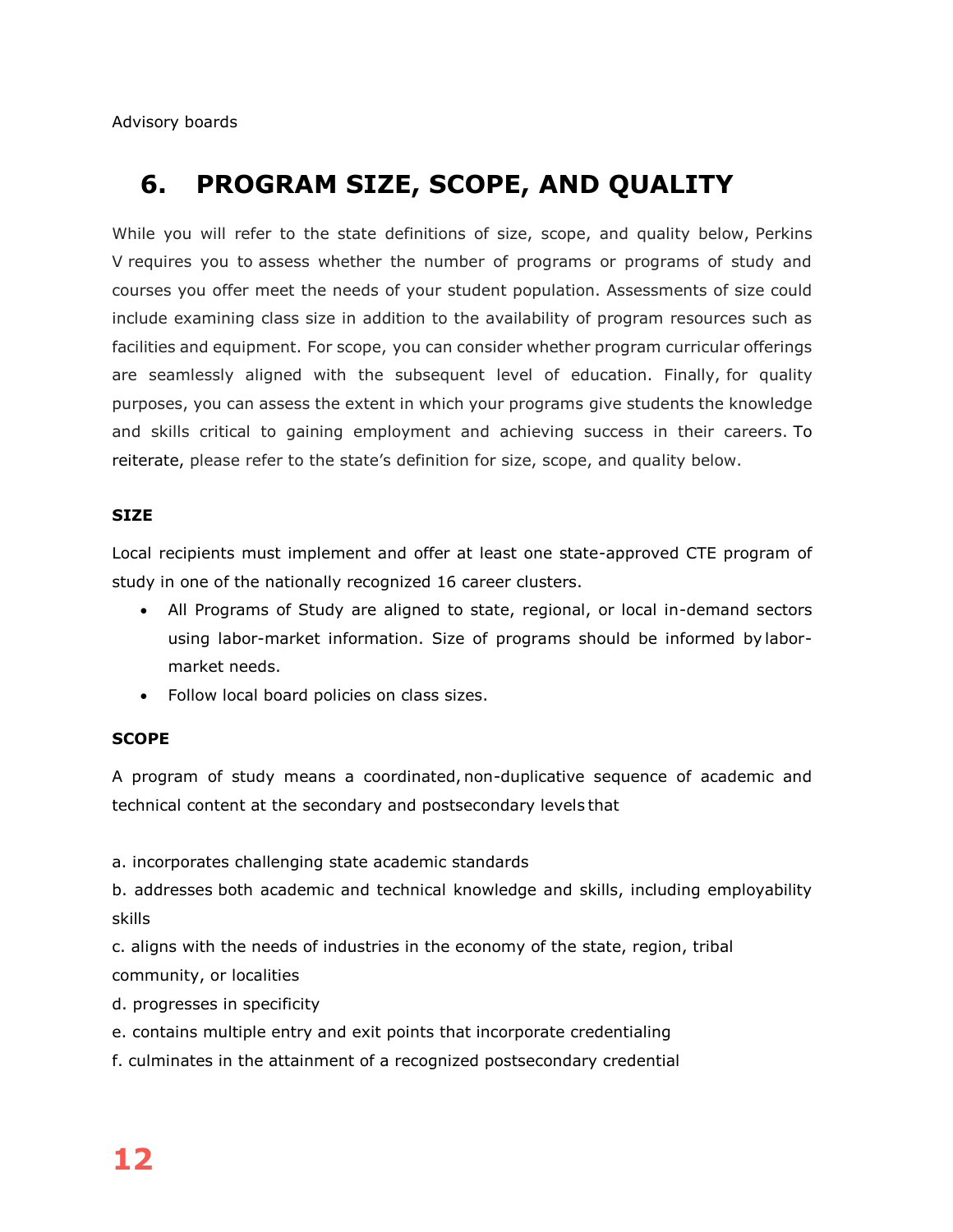A program of study provides students with a strong experience in and comprehensive understanding of all aspects of industry. The scope of a program must be specified through curricular development, evaluation, and revision. Program scope must be defined in consultation with all stakeholders including business and industry.

#### **QUALITY**

Through CTE programs, eligible recipients offer students the opportunity to participate in programs of study that lead to an in-demand occupation that is either a high-skill one or a high-wage one. Eligible recipients are encouraged to offer programming that meets two or three of the aforementioned characteristics of a program of study.

Programs of study:

- 1. Are informed by external stakeholders that include, but are not limited to, secondary partners, postsecondary partners, business and industry partners, local workforce boards, adult education providers, and community-based organizations through advisory committees. The advisory committees must meet, at a minimum, annually.
- 2. Provide a non-duplicative, fully articulated sequence of courses from secondary to postsecondary and may include transitions to four-year institutions.
- 3. Include courses and activities that provide students with a comprehensive understanding of and strong experience in all aspects of industry. This includes workbased learning and career exploration.
- 4. Include academic and technical instruction that is rigorous, integrated, and aligned with appropriate state and industry standards (e.g., academic standards, accreditation bodies, and professional and licensing standards) to meet the skillsets needed by employers.
- 5. Are led by qualified instructors and staff who are provided with opportunities for comprehensive professional development (e.g., accrediting standards and ICCB administrative rules).
- *6.* Assist the recipients in meeting local performance indicators.
- 7. Are continuously evaluated and improved using a continuous program improvement process (e.g., Pathways to Results, Program Review, Comprehensive Needs Assessment, Program Quality Rubric, and other course or program evaluation methods).
- 8. Are offered in appropriate facilities using current technology and equipment.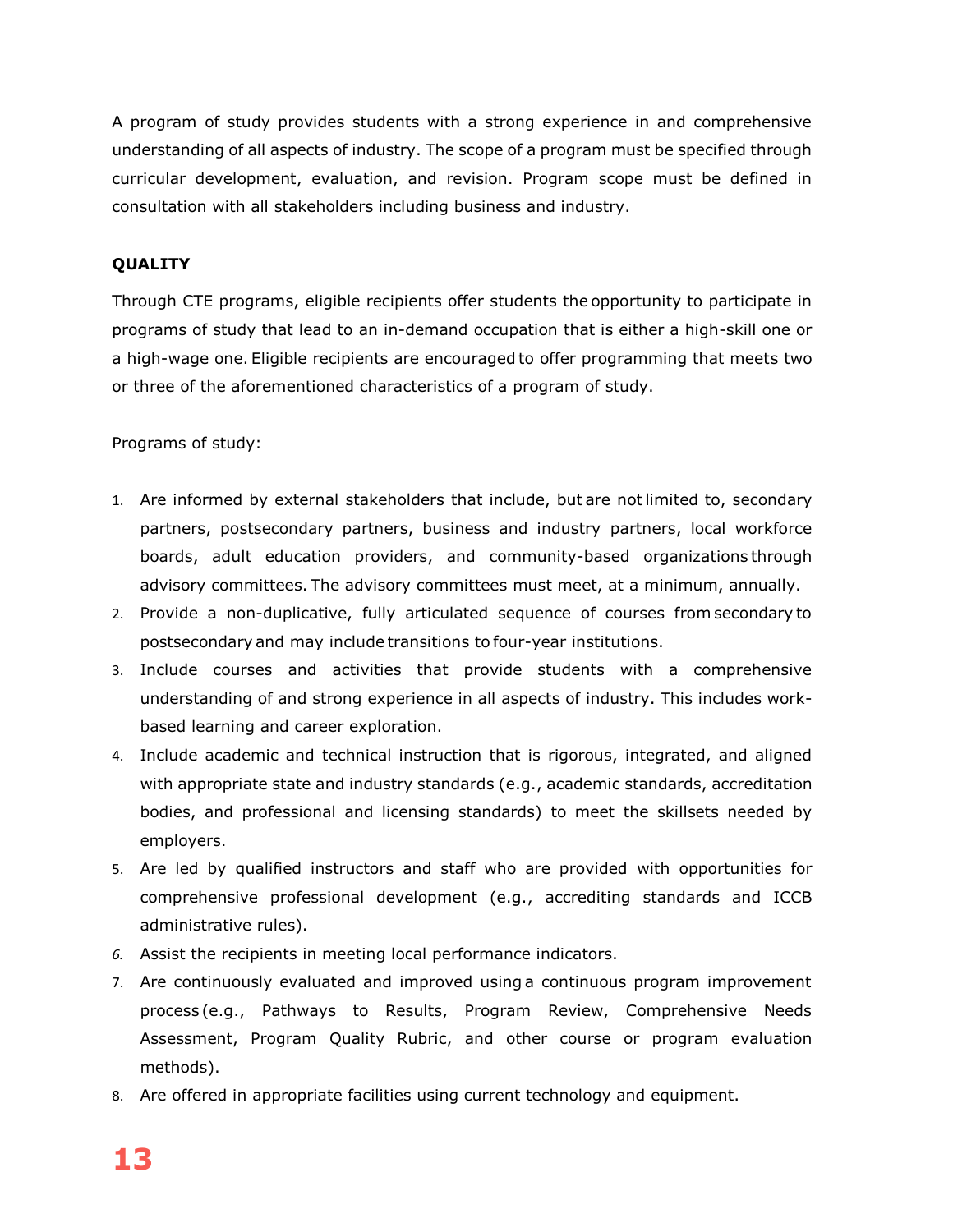9. Includes other entry and exit points to provide access and smooth transitions through programming (e.g., adult learners and veterans).

| Are program-level outcomes aligned with business and industry recognized credentials and<br>standards?<br>Identify any CTE programs that are misaligned with credentials and standards of<br>$\bullet$<br>business and industry. |
|----------------------------------------------------------------------------------------------------------------------------------------------------------------------------------------------------------------------------------|
|                                                                                                                                                                                                                                  |
|                                                                                                                                                                                                                                  |
| Does your enrollment size have the capacity to meet the demands of the businesses and<br>industries in your region?                                                                                                              |
|                                                                                                                                                                                                                                  |
| How well do your program offerings meet the needs of students and the communities you<br>serve?                                                                                                                                  |
| How do you then ensure that each program is viable in terms of size, scope, and<br>$\bullet$<br>quality as well as sustainable?                                                                                                  |
|                                                                                                                                                                                                                                  |
| Based on your last five years of reviewing different programs of study through the Program<br>Review process, were there any recommendations for changes to the size, scope, or quality of<br>any programs?                      |
| What have you done so far to initiate and implement these changes?                                                                                                                                                               |
|                                                                                                                                                                                                                                  |

#### **Suggested Resources**

Revisit your college's Program Review reports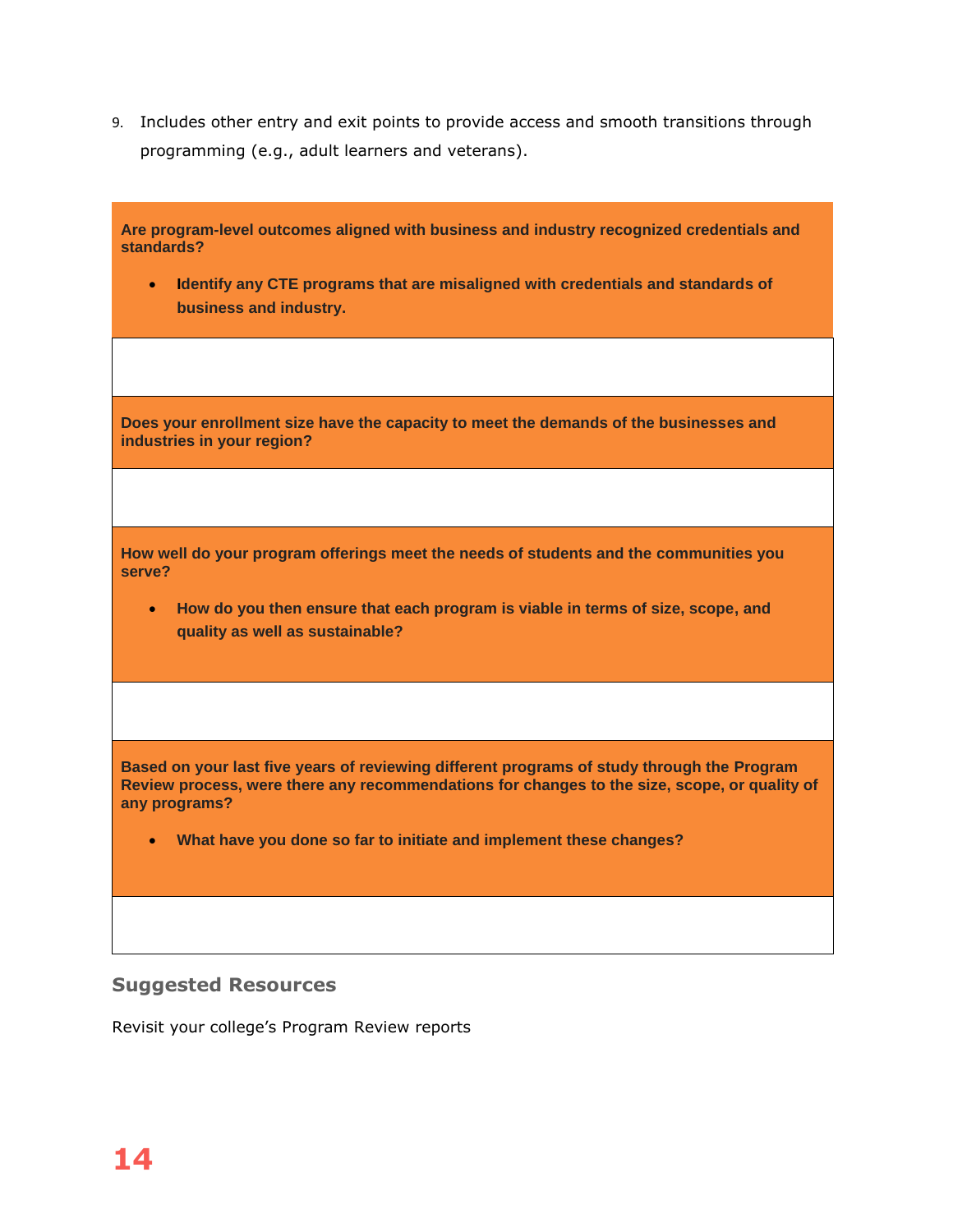## **7. PROGRESS TOWARD IMPLEMENTING PROGRAMS OF STUDY**

The questions below will help you determine whether and how, according to Perkins V, your programs of study at the postsecondary level are a coordinated, non-duplicative sequence of academic and technical content. This portion of the CLNA will require you to do backward and forward mapping of your programs-of-study offerings to determine whether they meet labor-market projections as well as educational and economic needs and priorities of the state and your regional and local contexts. It is also important that secondary, postsecondary, and industry stakeholders in your region work closely together to assess that your programs of study, when implemented, offer structured and cohesive transition points at each subsequent educational level as well as at the transition to employment.

**Which programs of study have multiple entry and exit points that lead toward earning a credential?**

- **What programs of study are underdeveloped and have possibilities for multiple entry and exit points?**
- **Identify concrete ideas, solutions, and plans for further development.**

**How fully developed and aligned are your programs of study with secondary, postsecondary, and industry?**

 **Are there specific programs that are misaligned within secondary, postsecondary, and industry areas, and if so, why?**

**How are you adapting programs of study as they become more professionalized and specialized?**

 **What additional education and credentialing are you providing to respond to the further professionalization and specialization of the programs of study (i.e., articulation to a bachelor's degree, additional certifications, or additional skill training in specialized areas of industries)?**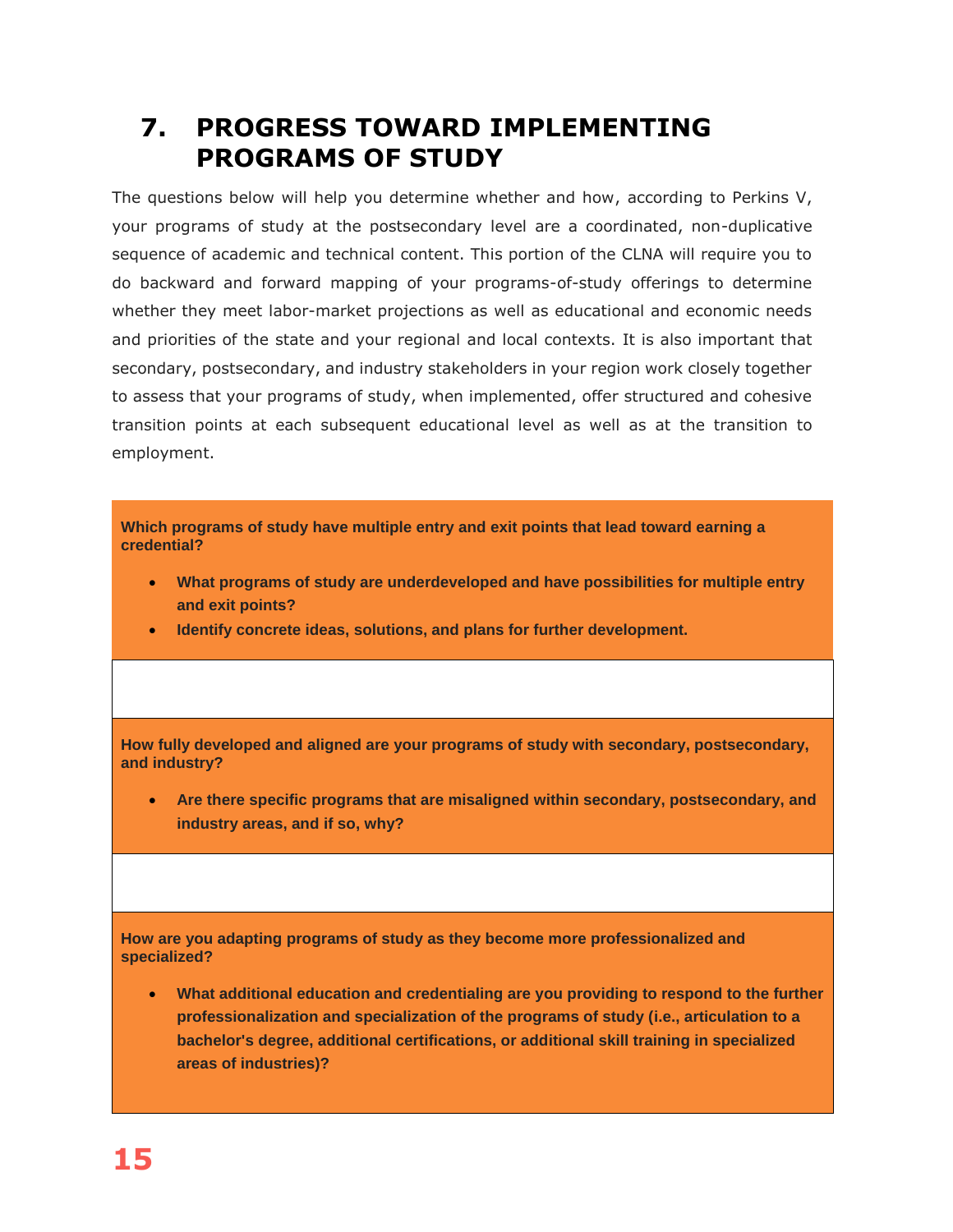**How are you ensuring that you meet each student's individual academic learning needs and mastery of employability skills and readiness? What opportunities exist for secondary students in your programs of study to earn dual credit or enroll concurrently? In what ways are you facilitating seamless secondary to postsecondary transitions (i.e., communication, assessments, data sharing, college and career counseling and coaching)?**

#### *Suggested Resources*

Principles to Guide Career Pathways and Programs of Study Implementation and Improvement

Advance CTE Programs of Study

## **8. PLAN OF ACTION: PREPARING YOUR LOCAL APPLICATION**

Finally, to be eligible for funding, the information gleaned from the CLNA should inform the preparation of your local application. The following guiding questions should help you develop a summary description of the results from the CLNA. The summary description of the results from the CLNA should be included in your location application for funding. After submitting this application, you will return to the CLNA every six months for the next two years—at which time you will re-engage stakeholders in your next CLNA—to ensure continuous improvement and complete a check-in with ICCB on your progress toward systemic, equity-centered change for your CTE programs. We have also included guiding questions for the progress check-in.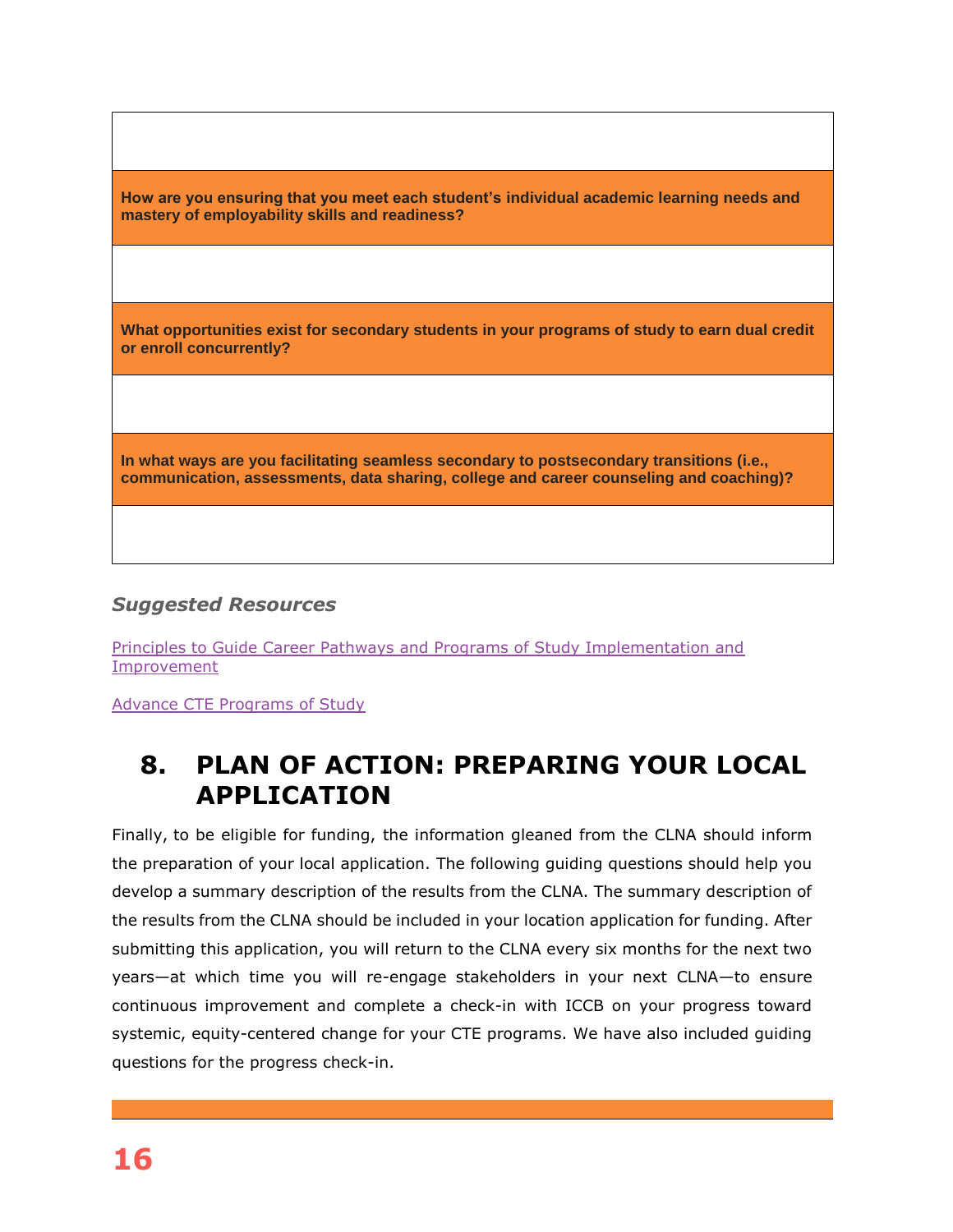**Which specific subpopulations are not being served well by your programs?**

- **What institutional structures and practices are creating barriers for these subpopulations that could be addressed immediately?**
- **Which of the problems identified need a more comprehensive, long-term plan?**
- **What priorities from your CLNA will be reflected in your local application?**

**What strategies will you use to support educators during the next four years to ensure your programmatic and performance goals can be met?**

**Which professional development needs are most pressing?**

#### **PROGRESS CHECK-IN TOWARD SYSTEMIC, EQUITY-CENTERED CHANGE**

**6 months: How have you begun to address the equity challenges you identified in your local application? Have any additional equity problems or challenges arisen since you completed your local application? What stakeholders are you engaging to address these key equity problems? What supports are you seeking out to redress identified inequities and equity gaps? Please provide examples.**

**Year 1: What has been your progress in addressing the equity problems you identified in your local application? What is hindering the systemic, equity-centered change process? Are there any challenges to redressing the equity gaps and why? At this point, what stakeholders are still engaged in the process?**

**1.5 years: What has been your progress in addressing the equity problems you identified in your local application? What is hindering the systemic, equity-centered change process? Are there any challenges to redressing the equity gaps and why? At this point, what stakeholders are still engaged in the process? What are you already foreseeing as new or ongoing equity gaps or challenges that would need to be addressed in your next local application?**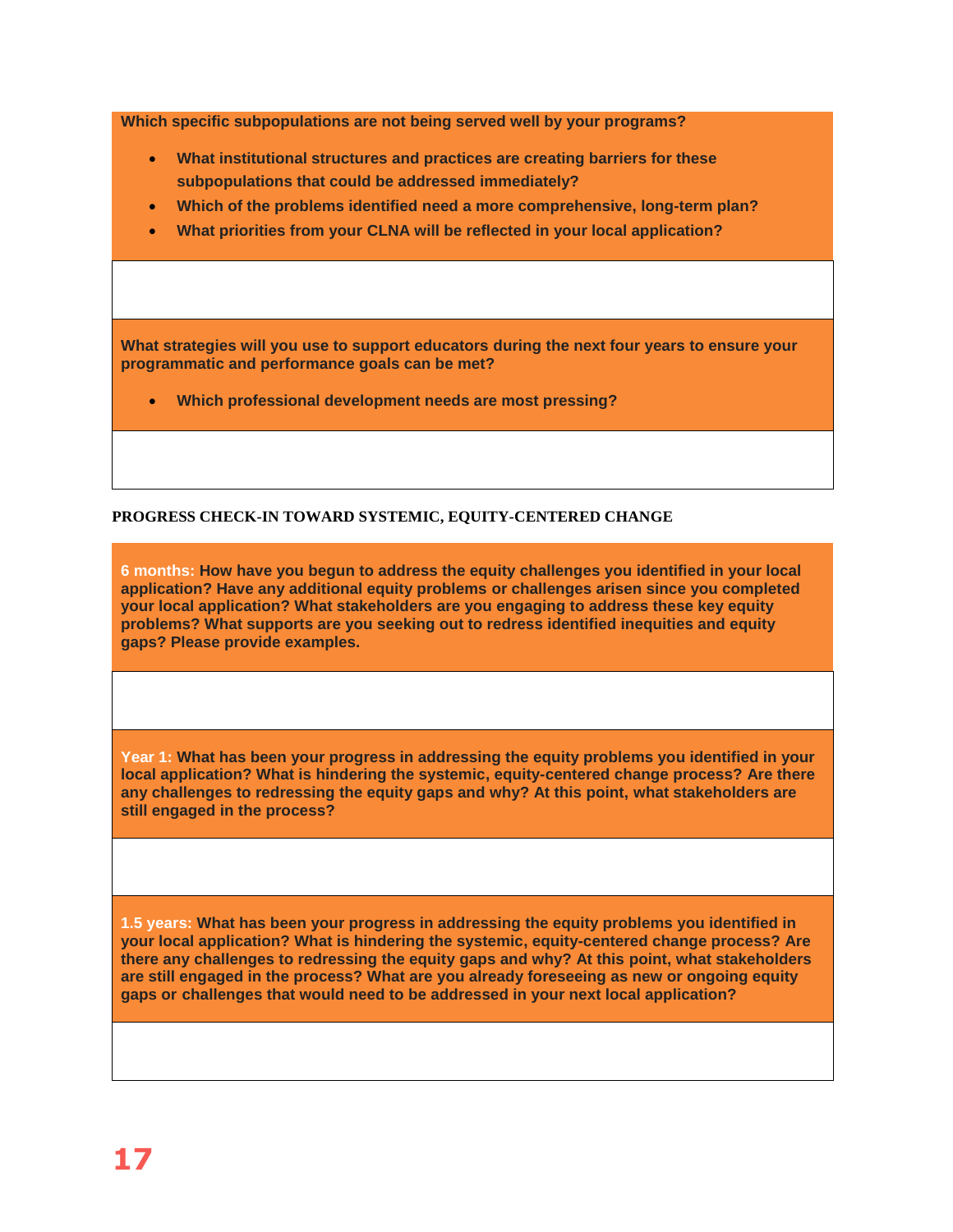#### **Suggested Resources**

Maximizing Perkins V's Comprehensive Local Needs Assessment and Local Application to Drive CTE Program Quality and Equity

## **REFERENCES**

Association for Career and Technical Education. (March, 2019). Maximizing Perkins V's Comprehensive Local Needs Assessment and Local Application to Drive CTE Program Quality and Equity. Retrieved from https://cte.careertech.org/sites/default/files/Local\_Tool\_Needs\_Assessment\_FINAL\_3.18 .2019.pdf

Boggs, G. R. & McPhail, C. J. (2016). *Practical leadership in community colleges: Navigating today's challenges*. Hoboken, NJ: John Wiley & Sons.

Center for Urban Education (n.d.). Equity mindedness. Los Angeles, CA: University of Southern California. Retrieved from https://cue.usc.edu/about/equity/equitymindedness/

Gallaway, C. (2018). Reaching for Equity in Dental Assistance: Solving Issues of Access for In-District Students at Prairie State College. Champaign, IL: Office of Community College Research and Leadership, University of Illinois at Urbana-Champaign. Retrieved from https://occrl.illinois.edu/docs/librariesprovider4/ptr/prairie-statebrief.pdf?sfvrsn=bacc8289\_2

McKinney, M.F. (2018, June 14). Black unemployment in Illinois tops other states. *NPR Illinois.* Retrieved from https://www.nprillinois.org/post/black-unemployment-illinoistops-other-states#stream/0

Museus, S. D., Ledesma, M. D., & Parker, T. L. (2015). Racism and racial equity in higher education [Special issue]. *ASHE Higher Education Report, 42*(1).

Owens, D. Culturally responsiveness in community college CTE programs. Champaign, IL: Office of Community College Research and Leadership. Retrieved from https://occrl.illinois.edu/docs/librariesprovider4/cte/cr-brief.pdf

Reinhold, R. (n.d.). Declining unemployment during the 1990s: Good news for everyone? Illinois Department of Employment Security. Retrieved from http://www.ides.illinois.gov/lmi/Pages/Declining\_Unemployment.aspx

Smith, A.A. (2018, August 21). States attempt closing racial gaps to improve graduation. *Inside Higher Ed*. Retrieved from https://www.insidehighered.com/news/2018/08/21/states-showing-some-progressclosing-racial-equity-gaps